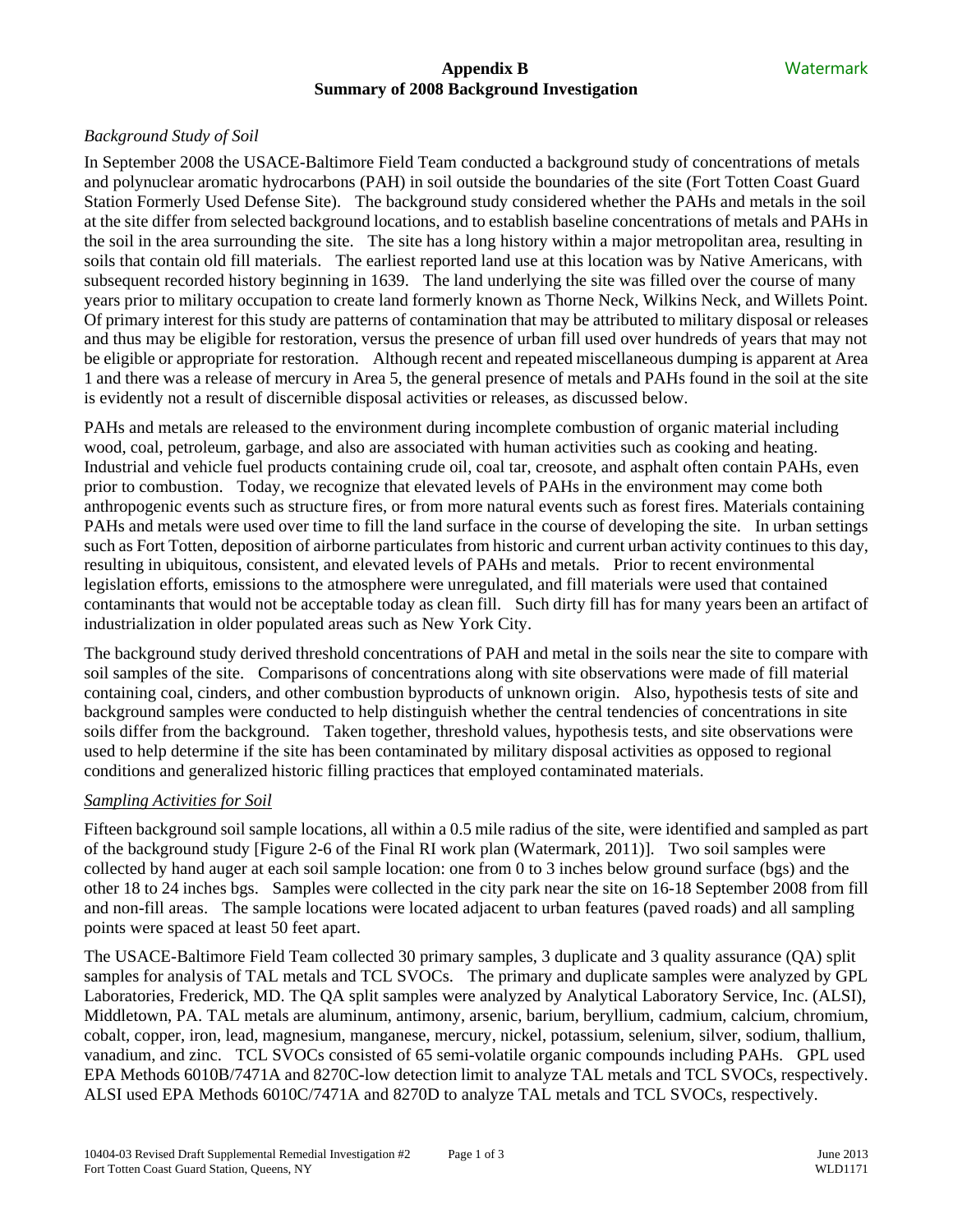### **Appendix B** Watermark **Summary of 2008 Background Investigation**

The USACE Automatic Data Review (ADR) Program was used to assess the chemical data quality and analytical results for TAL metals and TCL SVOCs analysis by GPL and ALSI. To assess the data quality and QA/QC of the primary, duplicate and QA split samples, the ADR v8.2 software program was utilized. None of the data were rejected by data validation, thus all the sample results were used in the evaluation of background conditions.

## *Evaluation of Background Conditions for Soil*

Table B-1 gives the maximum, minimum, mean, median, range, standard deviation, skewness, coefficient of variance, and 95% UTL (they were similar to the 95% UPL) of metals in the background soil study samples. In many cases, the number of samples was inadequate for statistics by ProUCL. For PAHs in the background, summary statistics are shown in Table B-2. Table B-3 shows the calculated background threshold values (BTV) for each analyte in both shallow and deep soil. The hypothesis test results are presented in Appendix M.

The validated background soil sample results were compiled into a single database, tabulated, and used as input data to the USEPA ProUCL program. The 95% Upper Tolerance Limit (95% UTL) and the 95% Upper Prediction Limit (95% UPL) were calculated for each of the analytes detected in the background samples. The 95% UTL was selected as the BTV. The 95% UTLs were calculated at a 95% confidence level and 90% coverage. This is a value below which at least 90 percent of samples from the background are expected to be less than or equal (with no inference about the remaining 10 percent of the samples) and 95 percent confidence. The UPL also was computed, representing the value of a predicted sample (in this case  $k=1$ , which is the number of future observations) falling within a distribution of values of the estimated sample interval. The UPL was predicted as a value that when repeated many times has at least a 95 percent chance of falling within the sample interval. Although the UPL can provide an additional point of comparison, and may more effectively control false positives, in this case the UPL did not alter the findings based on the UTL.

# *Conclusions for Soil*

The fifteen available soil samples representing background are useable for statistical analysis. Because the site is built on very old fill containing coal and combustion byproducts and is located in a developed area near major roadways, the regional background concentrations of PAHs and metals around the site are expected to be elevated in comparison to a rural area. This was confirmed by visual observations at the site and the background study. The concentrations are elevated, highly variable, as expected based on observations, professional judgment, and experience at many urban sites. The analysis confirms that the PAHs and metals at the site are of generally poor quality, consisting of very old fill with heterogeneous fill materials and contaminants accumulated over a very long time. The fill at the site appears to be older and of lower quality than the nearby fill materials from the background near roadways. The urban soil and fill material at the site indicate a local baseline condition rather than a disposal area to be restored.

The RI report compares risk estimates for the background concentrations to soil samples collected at the site in order to estimate the incremental risk that represents excessive contamination over what is expected in the area surrounding the site. The incremental risk estimates are intended to support site decisions with respect to maintaining existing nonresidential land uses, or additional land use restrictions to protect human health.

### *Site-Wide Groundwater Characterization*

There are five existing monitoring wells at the site; one in Area 2, one in Area 3, two in Area 4, and one in Area 5 [Figures 2-2 through 2-5 of the Final RI work plan (Watermark, 2011)]. A summary of the two previously conducted groundwater sampling rounds are presented in Table B-4. The groundwater samples collected from a few wells had low detections of VOCs and SVOCs, with the exception of MW-4, which has several PAH detections. There is a low but consistent level of metals in the groundwater, either dissolved or in sediments that did not precipitate before collection. There are no drinking water sources downgradient of, or at the site, and none are expected.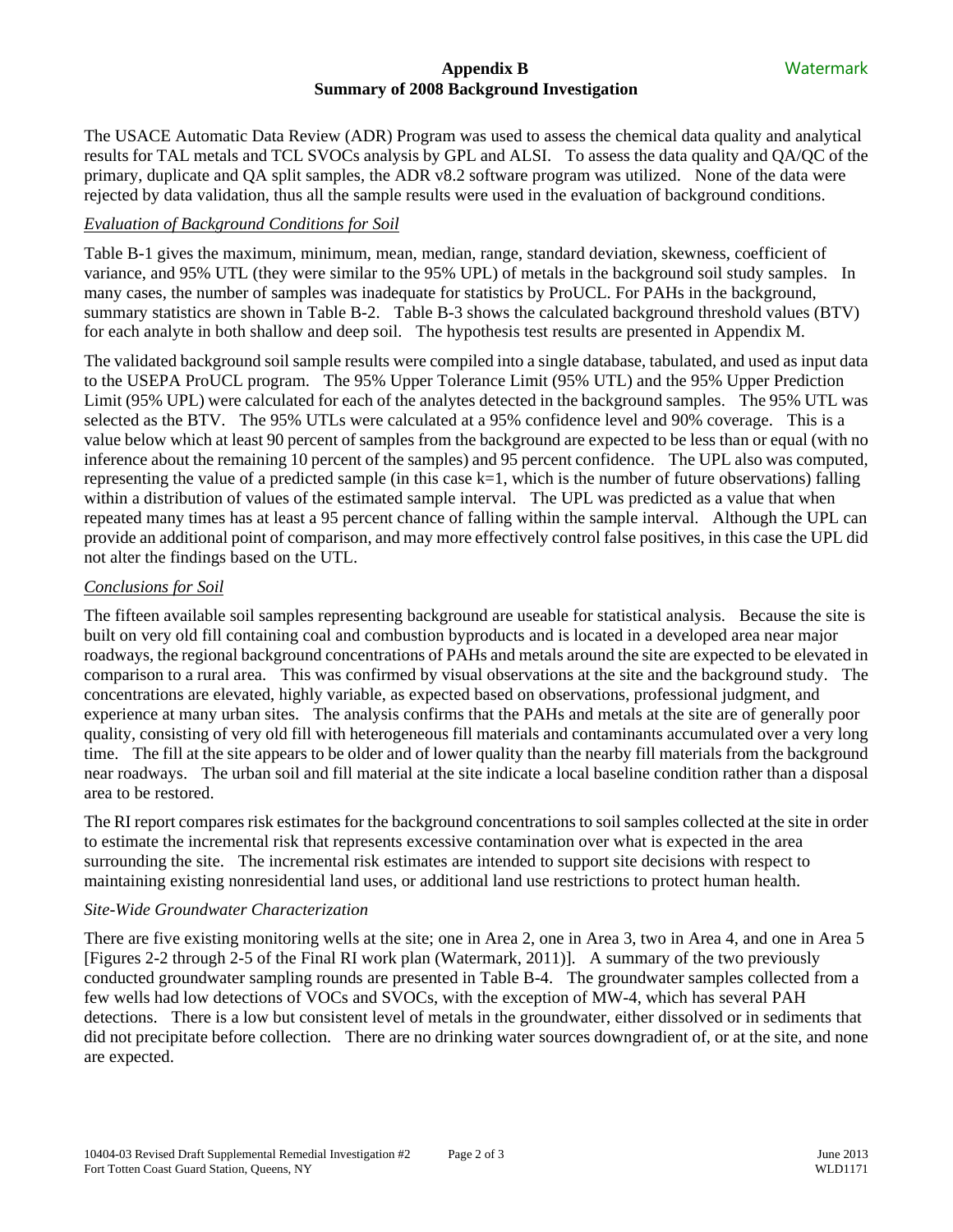### **Appendix B** Watermark **Summary of 2008 Background Investigation**

Organic chemicals do not generally impact the groundwater at the site, except for PAHs in MW-4. Drinking water analyses were used for samples containing PAHs, resulting in benzo[a]anthracene, benzo[a]pyrene, benzo[b]fluoranthene, benzo[ghi]perylene, benzo[k]fluoranthene, chrysene, fluoroanthene, and indeno[1,2,3-cd]pyrene exceeding NYSDEC guidance values. NYSDEC guidance values include the Technical and Operational Guidance for Ambient Water Quality (TOG Standards) and the NYSDEC 703.5 Groundwater Quality Standards. It should be pointed out that the standards for these chemicals are very stringent due to inherent toxicity when consumed as drinking water. The chemical properties of these semi-volatile chemicals (e.g., very low water solubility), however, make it unlikely that they are dissolved in the groundwater or any water likely to be used for consumption. It is more likely that the semivolatile chemicals in groundwater are attached to suspended particulate matter in the shallow groundwater.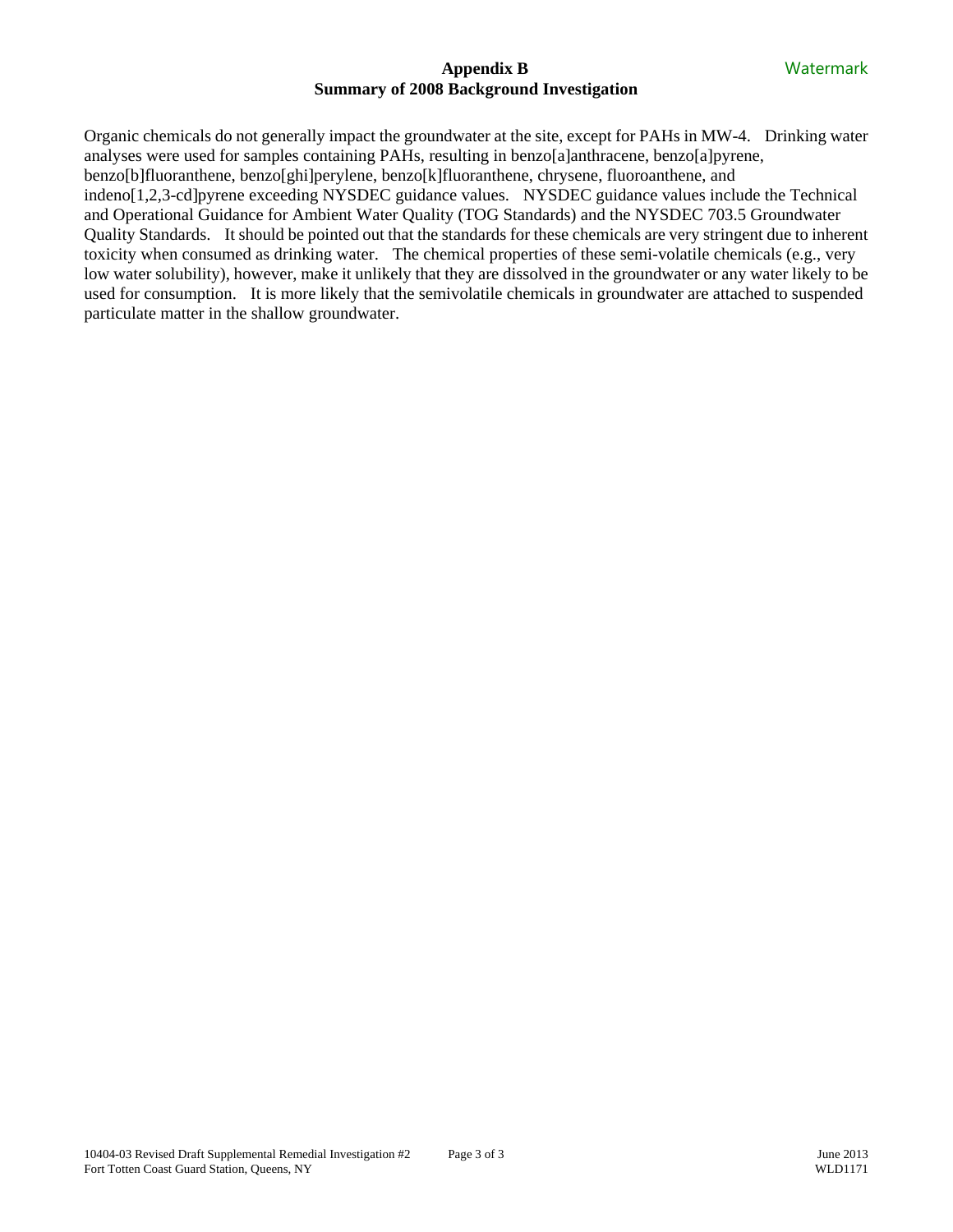#### **Table B-1 Background Concentration Calculations for Metals in Soil Supplemental Remedial Investigation #2 Fort Totten Coast Guard Station Formerly Used Defense Site**

 **Queens, New York**

| Analyte        | <b>Minimum</b> | <b>Maximum</b> | <b>Mean</b> | <b>Median</b> | SD    | <b>Skewness</b> | 95% UTL w/ 90%<br>Coverage (mg/kg) |
|----------------|----------------|----------------|-------------|---------------|-------|-----------------|------------------------------------|
| Aluminum (dp)  | 8,900          | 21,300         | 13,318      | 12,600        | 3,954 | 0.66            | 16,830                             |
| Aluminum (sh)  | 2,280          | 15,500         | 7,880       | 7,335         | 2,904 | 0.866           | 13,200                             |
| Antimony (dp)  | 0.07           | 8.9            | 1.752       | 0.55          | 2.925 | 1.968           | 0.654                              |
| Antimony (sh)  | 0.23           | 6.3            | 0.823       | 0.59          | 0.934 | 3.994           | 1.684                              |
| Arsenic (dp)   | 2.1            | 10             | 4.94        | 3.9           | 2.982 | 0.769           | 7.599                              |
| Arsenic (sh)   | 2.6            | 19.2           | 5.853       | 5.3           | 2.722 | 2.155           | 10.73                              |
| Barium (dp)    | 25             | 358            | 131.3       | 73            | 124.1 | 1.333           | 160.1                              |
| Barium (sh)    | 36.1           | 449            | 101.8       | 83.55         | 71.45 | 2.426           | 113.7                              |
| Beryllium (dp) | 0.053          | 0.657          | 0.2         | 0.155         | 0.159 | 2.453           | 0.749                              |
| Beryllium (sh) | 0.046          | 0.78           | 0.289       | 0.275         | 0.127 | 0.886           | 0.62                               |
| Cadmium (dp)   | 0.047          | 1.48           | 0.489       | 0.13          | 0.549 | 0.94            | 0.77                               |
| Cadmium (sh)   | 0.02           | 2.6            | 0.582       | 0.37          | 0.54  | 1.948           | 2.5                                |
| Calcium (dp)   | 314            | 14,100         | 4,090       | 2,380         | 4,753 | 1.439           | 16,223                             |
| Calcium (sh)   | 290            | 29,700         | 4,528       | 2,590         | 5,316 | 2.723           | 12,100                             |
| Cobalt (dp)    | 6.4            | 12             | 8.589       | 8.46          | 1.699 | 0.678           | 12.2                               |
| Cobalt (sh)    | 3.1            | 35.5           | 6.054       | 5.45          | 3.722 | 6.759           | 9.122                              |
| Copper (dp)    | 9.6            | 2,470          | 253.7       | 29            | 671   | 3.512           | 67.33                              |
| Copper (sh)    | 14.5           | 346            | 59.31       | 36.85         | 68.06 | 3.045           | 84.44                              |
| Chromium (dp)  | 16             | 33.5           | 24.5        | 24            | 6.819 | 0.113           | 29.58                              |
| Chromium (sh)  | 4.9            | 32             | 18.65       | 18.3          | 4.948 | 0.551           | 32.76                              |
| Iron (dp)      | 16,200         | 34,100         | 24,015      | 22,100        | 6,357 | 0.225           | 23,254                             |
| Iron (sh)      | 5,790          | 34,800         | 15,757      | 14,700        | 4,863 | 1.606           | 23,696                             |
| Lead (dp)      | 8.6            | 1060           | 262.5       | 139           | 353.8 | 1.42            | 448.9                              |
| Lead (sh)      | 45             | 1540           | 296.4       | 190           | 274.8 | 2.377           | 523                                |
| Magnesium (dp) | 2,465          | 7,620          | 4,233       | 3,680         | 1,722 | 0.853           | 4,433                              |
| Magnesium (sh) | 485            | 14,000         | 2,839       | 2,355         | 1,998 | 4.211           | 4,802                              |
| Manganese (dp) | 198            | 485            | 335.1       | 339           | 87.72 | 0.221           | 586.4                              |
| Manganese (sh) | 46.6           | 618            | 297.8       | 295.5         | 107.9 | 0.798           | 626.7                              |
| Mercury (dp)   | 0.021          | 2.7            | 0.588       | 0.285         | 0.763 | 2.144           | 2.26                               |
| Mercury (sh)   | 0.08           | 5              | 0.831       | 0.53          | 1.007 | 2.736           | 1.2                                |
| Nickel (dp)    | 13             | 24             | 18.69       | 19            | 3.66  | $-0.0105$       | 96.41                              |
| Nickel (sh)    | $\overline{7}$ | 27.1           | 16.34       | 16.2          | 3.762 | 0.588           | 33.68                              |
| Potassium (dp) | 626            | 3,330          | 1,279       | 1060          | 700.8 | 2.283           | 2,194                              |
| Potassium (sh) | 340            | 1,580          | 938.6       | 940.5         | 278.2 | $-0.226$        | 1,286                              |
| Selenium (dp)  | 0.094          | 0.86           | 0.41        | 0.38          | 0.26  | 0.7             | 0.439                              |
| Selenium (sh)  | 0.18           | 1.7            | 0.659       | 0.595         | 0.275 | 1.32            | $\ddotsc$                          |
| Silver (dp)    | 0.39           | 0.39           | 0.39        | 0.39          | N/A   | N/A             | 0.211                              |
| Silver (sh)    | 0.2            | 2.4            | 0.826       | 0.615         | 0.728 | 1.67            | ă.                                 |
| Sodium (dp)    | 32             | 229            | 124.1       | 119           | 71.25 | 0.152           | 277.2                              |
| Sodium (sh)    | 38             | 404            | 150.3       | 148           | 55.22 | 1.382           | 250                                |
| Thallium (dp)  | 0.092          | 2.76           | 0.352       | 0.14          | 0.725 | 3.585           | 0.892                              |
| Thallium (sh)  | 0.012          | 2.9            | 0.322       | 0.16          | 0.689 | 3.975           | $\mathbb{Z}^2$                     |
| Vanadium (dp)  | 21             | 40             | 28.72       | 29            | 6.062 | 0.549           | 37.44                              |
| Vanadium (sh)  | 11             | 47.7           | 26.79       | 26.35         | 6.478 | 0.689           | 55.95                              |
| Zinc (dp)      | 29             | 539            | 178         | 71            | 186.4 | 1.133           | 308.4                              |
| Zinc (sh)      | 43             | 581            | 173.5       | 132           | 130.9 | 1.751           | 289.4                              |

Notes:

dp - deep - represents soil collect from 18 to 24 inches below the ground surface

sh - shallow - represents soil collected from 0 to 3 inches below the ground surface mg/kg - miligram per kilogram SD - standard deviation

mg/kg - miligram per kilogram<br>N/A - not available

UTL - upper tolerance limit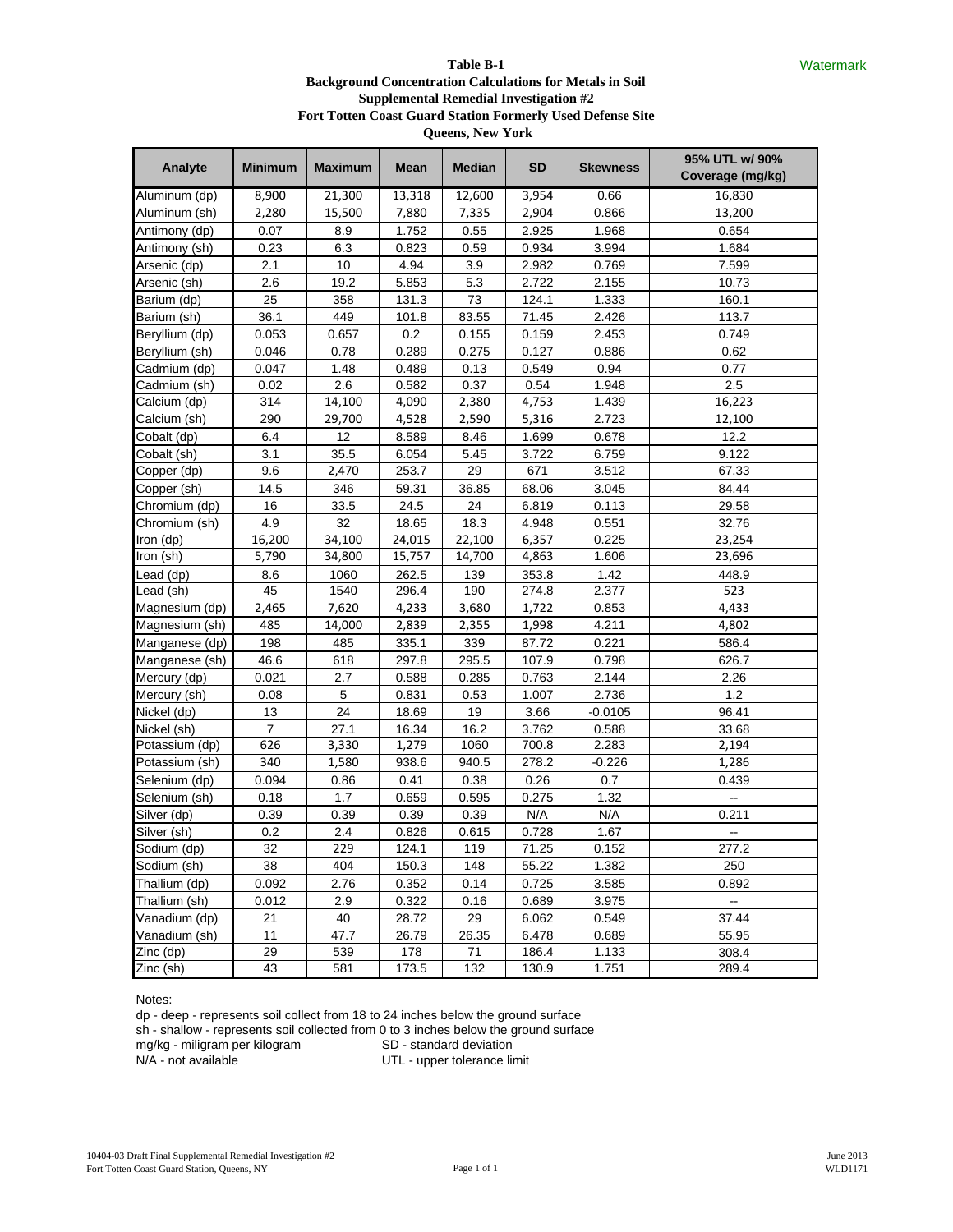#### **Table B-2 Background Concentration Calculations for PAHs in Soil Supplemental Remedial Investigation #2 Fort Totten Coast Guard Station Formerly Used Defense Site Queens, New York**

| <b>Variable</b>                  |                | Minimum   Maximum | <b>Median</b><br><b>Mean</b> |      | <b>SD</b> | <b>Skewness</b> | 95% UTL with 90%<br>Coverage (ug/kg) |  |  |
|----------------------------------|----------------|-------------------|------------------------------|------|-----------|-----------------|--------------------------------------|--|--|
| 2-Methylnaphthalene (dp)         | 2.4            | 21                | 8.28                         | 6.2  | 7.492     | 1.714           | 14.23                                |  |  |
| 2-Methylnaphthalene (sh)         | 2.8            | 22                | 8.089                        | 4.1  | 7.665     | 1.561           |                                      |  |  |
| Acenaphthene (dp)                | 1.6            | 84                | 23.54                        | 13   | 29.87     | 1.745           | 54.48                                |  |  |
| Acenaphthene (sh)                | 1.6            | 84                | 13.7                         | 4.9  | 20.98     | 2.702           | 84                                   |  |  |
| Acenaphthylene (dp)              | 1.2            | 25                | 7.356                        | 5.5  | 7.141     | 2.23            | 28.74                                |  |  |
| Acenaphthylene (sh)              | 2.4            | 29                | 9.006                        | 7.8  | 6.363     | 2.037           | 27.67                                |  |  |
| Anthracene (dp)                  | 1.5            | 190               | 38.46                        | 7.35 | 65.11     | 1.966           | 401.5                                |  |  |
| Anthracene (sh)                  | 3.6            | 160               | 32.49                        | 13   | 42.24     | 2.176           | 151.5                                |  |  |
| Benzo(a)anthracene (dp)          | 2.2            | 590               | 105.6                        | 26.5 | 181       | 2.155           | 917.7                                |  |  |
| Benzo(a)anthracene (sh)          | 35             | 590               | 152.5                        | 100  | 139.4     | 2.238           | 503.4                                |  |  |
| Benzo(a)pyrene (dp)              | 2.2            | 510               | 86.86                        | 28.5 | 143.3     | 2.335           | 720                                  |  |  |
| Benzo(a)pyrene (sh)              | 34             | 350               | 137.8                        | 120  | 92.86     | 1.211           | 427.7                                |  |  |
| Benzo(b)fluoranthene (dp)        | 4              | 740               | 128.5                        | 39.5 | 217.5     | 2.282           | 944.3                                |  |  |
| Benzo(b)fluoranthene (sh)        | 51             | 580               | 232.1                        | 180  | 160.7     | 1.202           | 739.3                                |  |  |
| Benzo(g,h,i)perylene (dp)        | 7.4            | 270               | 61.58                        | 25   | 81.68     | 1.863           | 201.5                                |  |  |
| Benzo(g,h,i)perylene (sh)        | 24             | 190               | 80.76                        | 63   | 51.04     | 1.124           | 232.4                                |  |  |
| Benzo(k)fluoranthene (dp)        | 2.2            | 120               | 35.61                        | 13   | 41.5      | 1.242           | 320.4                                |  |  |
| Benzo(k)fluoranthene (sh)        | 15             | 120               | 54.88                        | 42   | 33.88     | 0.834           | 165.5                                |  |  |
| bis(2-ethylhexyl) phthalate (dp) | 11             | 85                | 30.75                        | 24.5 | 20.2      | 1.531           | 86.9                                 |  |  |
| bis(2-ethylhexyl) phthalate (sh) | 46             | 610               | 151.7                        | 94   | 158.7     | 2.436           | 610                                  |  |  |
| Butylbenzyl Phthalate (dp)       | 8.6            | 52                | 21.36                        | 17   | 17.82     | 1.826           | 34.33                                |  |  |
| Butylbenzyl Phthalate (sh)       | 9.2            | 360               | 62.35                        | 25   | 97.13     | 2.653           | 235.9                                |  |  |
| Carbazole (dp)                   | 6.6            | 100               | 39.52                        | 16   | 39.46     | 1.132           | 66.49                                |  |  |
| Carbazole (sh)                   | 5.6            | 100               | 21.19                        | 12   | 24.73     | 2.836           |                                      |  |  |
| Chrysene (dp)                    | 1.9            | 640               | 94.48                        | 26.5 | 176.7     | 2.598           | 781.2                                |  |  |
| Chrysene (sh)                    | 33             | 410               | 131.4                        | 100  | 95.34     | 1.724           | 415.5                                |  |  |
| Dibenzo(a,h)Anthracene (dp)      | 4.1            | 52                | 19.76                        | 10.2 | 18.66     | 0.98            | 41.65                                |  |  |
| Dibenzo(a,h)Anthracene (sh)      | 4.4            | 42                | 18.17                        | 14   | 11.37     | 1.13            | 39.04                                |  |  |
| di-n-Butyl Phthalate (dp)        | 3.6            | 14                | 6.21                         | 5.65 | 3.07      | 2.091           | 10.57                                |  |  |
| di-n-Butyl Phthalate (sh)        | 4.4            | 130               | 21.29                        | 10   | 30.65     | 3.352           | 83.13                                |  |  |
| Fluoranthene (dp)                | 2.6            | 980               | 159.7                        | 41   | 280.7     | 2.354           | 1462                                 |  |  |
| Fluoranthene (sh)                | 60             | 700               | 219.9                        | 150  | 175.1     | 1.6             | 704.1                                |  |  |
| Fluorene (dp)                    | 1.6            | 99                | 27.66                        | 13   | 36.21     | 1.643           | 65.18                                |  |  |
| Fluorene (sh)                    | 1.6            | 99                | 14.24                        | 5.6  | 23.9      | 3.14            | 64.18                                |  |  |
| Indeno(1,2,3-cd)pyrene (dp)      | $\overline{c}$ | 170               | 41.29                        | 12   | 57.73     | 1.755           | 344.6                                |  |  |
| Indeno(1,2,3-cd)pyrene (sh)      | 20             | 170               | 64.76                        | 52   | 40.5      | 1.363           | 182.4                                |  |  |
| Naphthalene (dp)                 | 1.2            | 29                | 8.3                          | 3.5  | 10.15     | 1.795           | 19.36                                |  |  |
| Naphthalene (sh)                 | 1.6            | 29                | 6.386                        | 4.15 | 7.088     | 2.858           | ш.                                   |  |  |
| Phenanthrene (dp)                | 1.5            | 1,000             | 154.5                        | 19.5 | 314.7     | 2.372           | 1448                                 |  |  |
| Phenanthrene (sh)                | 32             | 1,000             | 179.2                        | 79   | 241.5     | 2.801           | 707.2                                |  |  |
| Pyrene (dp)                      | 3.4            | 1,900             | 261.3                        | 56.5 | 515.3     | 2.705           | 2,319                                |  |  |
| Pyrene (sh)                      | 79             | 1,100             | 319.6                        | 210  | 270.4     | 1.89            | 1044                                 |  |  |

Notes:

dp - deep - represents soil collect from 18 to 24 inches below the ground surface

mg/kg - miligram per kilogram

N/A - not available

PAHs - polyaromatic hydrocarbons

SD - standard deviation

sh - shallow - represents soil collected from 0 to 3 inches below the ground surface

UTL - upper tolerance limit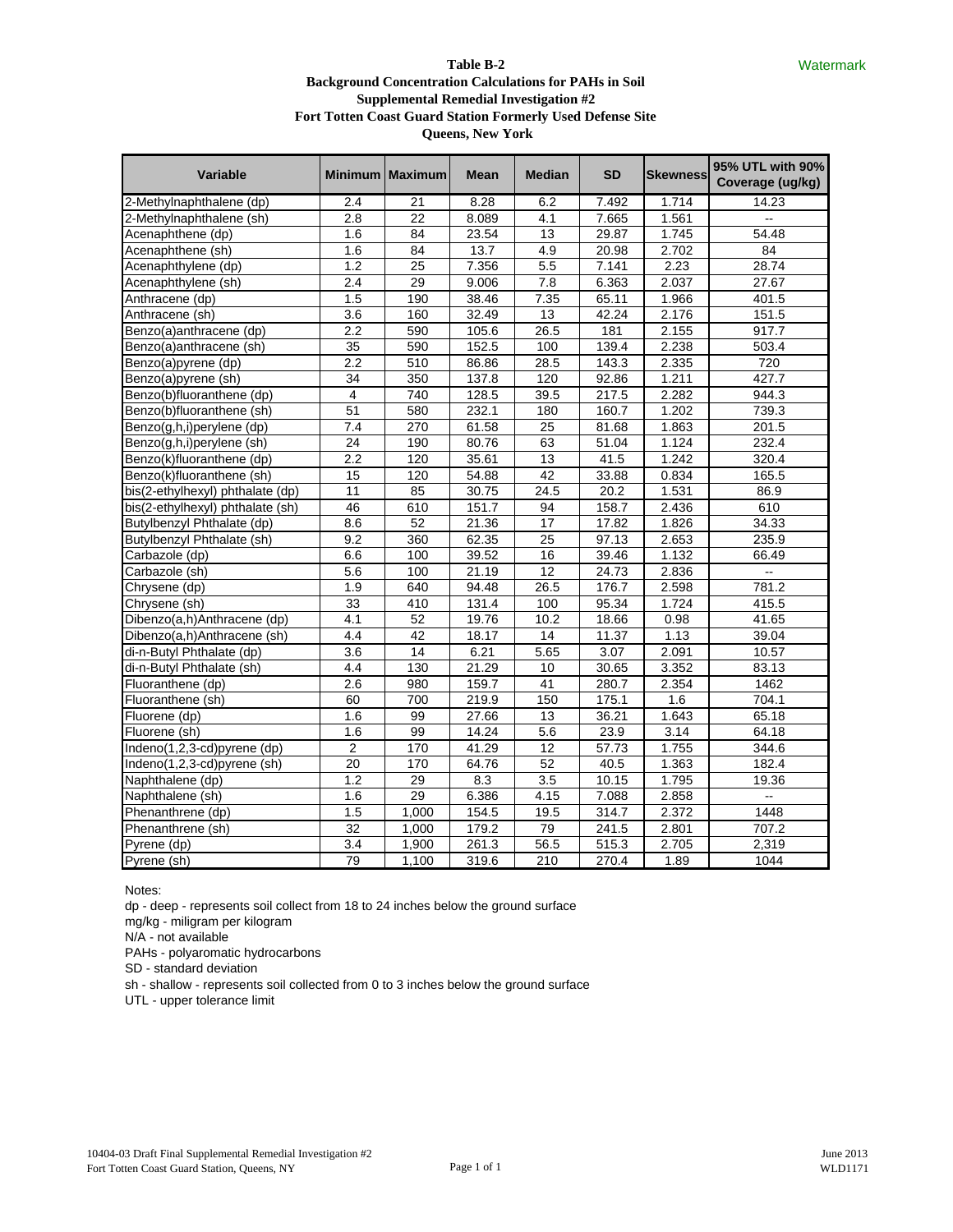## **Table B-3 Summary of Calculated Background Concentrations Supplemental Remedial Investigation #2 Fort Totten Coast Guard Station Formerly Used Defense Site**

 **Queens, New York**

|                              | <b>Calculated Background</b>          | <b>Calculated Background</b>        |  |  |  |  |
|------------------------------|---------------------------------------|-------------------------------------|--|--|--|--|
|                              | <b>Concentrations in Shallow Soil</b> | <b>Concentrations in Deep Soils</b> |  |  |  |  |
| Depth:                       | 0-3 inches                            | 18-24 inches                        |  |  |  |  |
| <b>Metals</b>                |                                       |                                     |  |  |  |  |
| Aluminum                     | 13,200                                | 16,830                              |  |  |  |  |
| Antimony                     | 1.68                                  | 0.65                                |  |  |  |  |
| Arsenic                      | $\overline{10.73}$                    | 7.60                                |  |  |  |  |
| <b>Barium</b>                | 113.70                                | 160.10                              |  |  |  |  |
| Beryllium                    | 0.62                                  | 0.75                                |  |  |  |  |
| Cadmium                      | 2.50                                  | 0.77                                |  |  |  |  |
| Calcium                      | 12,100                                | 16,223                              |  |  |  |  |
| Chromium                     | 32.76                                 | 29.58                               |  |  |  |  |
| Cobalt                       | 9.12                                  | 12.20                               |  |  |  |  |
| Copper                       | 84.44                                 | 67.33                               |  |  |  |  |
| Iron                         | 23,696                                | 23,254                              |  |  |  |  |
| ead                          | 522.50                                | 448.90                              |  |  |  |  |
| Magnesium                    | 4,802                                 | 4,433                               |  |  |  |  |
| Manganese                    | 626.70                                | 586.40                              |  |  |  |  |
| Mercury                      | 1.20                                  | 2.26                                |  |  |  |  |
| Nickel                       | 33.68                                 | 96.41                               |  |  |  |  |
| Potassium                    | 1,286                                 | 2,194                               |  |  |  |  |
| Selenium                     | --                                    | 0.44                                |  |  |  |  |
| Silver                       | --                                    | 0.21                                |  |  |  |  |
| Sodium                       | 250                                   | 277.20                              |  |  |  |  |
| Thallium                     | $-$                                   | 0.89                                |  |  |  |  |
| Vanadium                     | 55.95                                 | 37.44                               |  |  |  |  |
| Zinc                         | 289.40                                | 308.40                              |  |  |  |  |
| <b>PAHs</b>                  |                                       |                                     |  |  |  |  |
| 2-Methylnaphthalene          | --                                    | 0.01                                |  |  |  |  |
| Acenaphthene                 | 0.08                                  | 0.05                                |  |  |  |  |
| Acenaphthylene               | 0.03                                  | 0.03                                |  |  |  |  |
| Anthracene                   | 0.15                                  | 0.40                                |  |  |  |  |
| Benzo(a)anthracene           | 0.50                                  | 0.92                                |  |  |  |  |
| Benzo(a)pyrene               | 0.43                                  | 0.72                                |  |  |  |  |
| Benzo(b)fluoranthene         | 0.74                                  | 0.94                                |  |  |  |  |
| Benzo(g,h,i)perylene         | 0.23                                  | 0.20                                |  |  |  |  |
| Benzo(k)fluoranthene         | 0.17                                  | 0.32                                |  |  |  |  |
| bis(2-ethylhexyl) phthalate  | 0.61                                  | 0.09                                |  |  |  |  |
| <b>Butylbenzyl Phthalate</b> | 0.24                                  | 0.03                                |  |  |  |  |
| Carbazole                    | $\overline{\phantom{a}}$              | 0.07                                |  |  |  |  |
| Chrysene                     | 0.42                                  | 0.78                                |  |  |  |  |
| Dibenzo(a,h)Anthracene       | 0.04                                  | 0.04                                |  |  |  |  |
| di-n-Butyl Phthalate         | 0.08                                  | 0.01                                |  |  |  |  |
| Fluoranthene                 | 0.70                                  | 1.46                                |  |  |  |  |
| Fluorene                     | 0.06                                  | 0.07                                |  |  |  |  |
| Indeno(1,2,3-cd)pyrene       | 0.18                                  | 0.34                                |  |  |  |  |
| Naphthalene                  | $\mathbb{H}^{\mathbb{Z}}$             | 0.02                                |  |  |  |  |
| Phenanthrene                 | 0.71                                  | 1.45                                |  |  |  |  |
| Pyrene                       | 1.04                                  | 2.32                                |  |  |  |  |

Notes:

Calculated background concentrations were calculated using the 95% Upper Tolerance Limit with 90% coverage All Concentrations are in milligrams per kilogram.